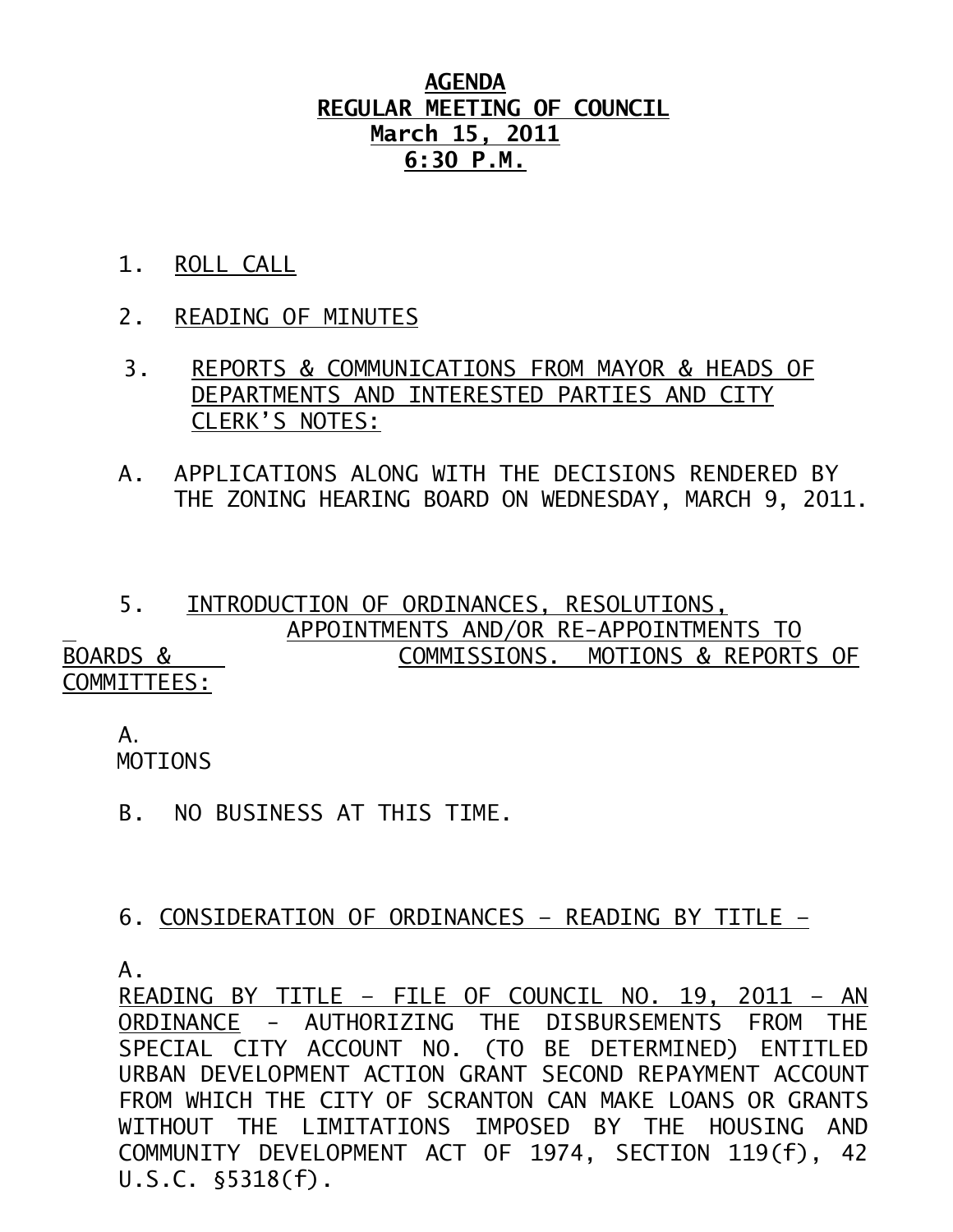B.

READING BY TITLE – FILE OF COUNCIL NO. 20, 2011 – AN ORDINANCE - CREATING AND ESTABLISHING SPECIAL CITY ACCOUNT NO. (TO BE ESTABLISHED) ENTITLED "URBAN DEVELOPMENT ACTION GRANT SECOND REPAYMENTS ACCOUNT" FOR THE DEPOSITING OF REPAYMENTS OF LOANS MADE BY THE CITY OF SCRANTON TO BORROWERS WHO RECEIVED LOANS FROM THE URBAN DEVELOPMENT ACTION GRANT REPAYMENT ACCOUNT.

C.

READING BY TITLE – FILE OF COUNCIL NO. 21, 2011 – AN ORDINANCE - AMENDING FILE OF COUNCIL NO. 243, 2003 ENTITLED "ADOPTING A COMPREHENSIVE HUMAN RELATIONS COMMISSION ORDINANCE FOR THE CITY OF SCRANTON REGARDING EMPLOYMENT, HOUSING, REAL ESTATE AND PUBLIC ACCOMMODATIONS INCLUDING PROCEDURES FOR REDRESS OF VIOLATIONS" IN ORDER TO BE CERTIFIED AS SUBSTANTIALLY EQUIVALENT TO THE FAIR HOUSING ACT, AS AMENDED IN 1988, 42 U.S.C. §3601, ET SEQ.

## 7. FINAL READING OF RESOLUTIONS AND ORDINANCES – CONSIDERATION FOR ADOPTION:

A.

FOR CONSIDERATION BY THE COMMITTEE ON FINANCE FOR ADOPTION-FILE OF COUNCIL NO. 16, 2011 - SALE OF TAX DELINQUENT PROPERTY MORE COMMONLY KNOWN AS 2730 BIRNEY AVENUE, SCRANTON, PENNSYLVANIA, TAX MAP NO. 16717-030-040 TO THOMAS F. BARRETT AND TERRI F. BARRETT, 2734 BIRNEY AVENUE, SCRANTON, PENNSYLVANIA 18505 FOR THE CONSIDERATION OF \$2,500.00.

B.

FOR CONSIDERATION BY THE COMMITTEE ON PUBLIC SAFETY FOR ADOPTION-FILE OF COUNCIL NO. 17, 2011 - AUTHORIZING THE MAYOR AND OTHER APPROPRIATE CITY OFFICIALS OF THE CITY OF SCRANTON TO ACCEPT AND DISBURSE GRANT FUNDS IN THE AMOUNT OF \$4,000.00 FROM SANOFI PASTEUR INCORPORATED FOR THE CITY OF SCRANTON POLICE DEPARTMENT FOR THEIR